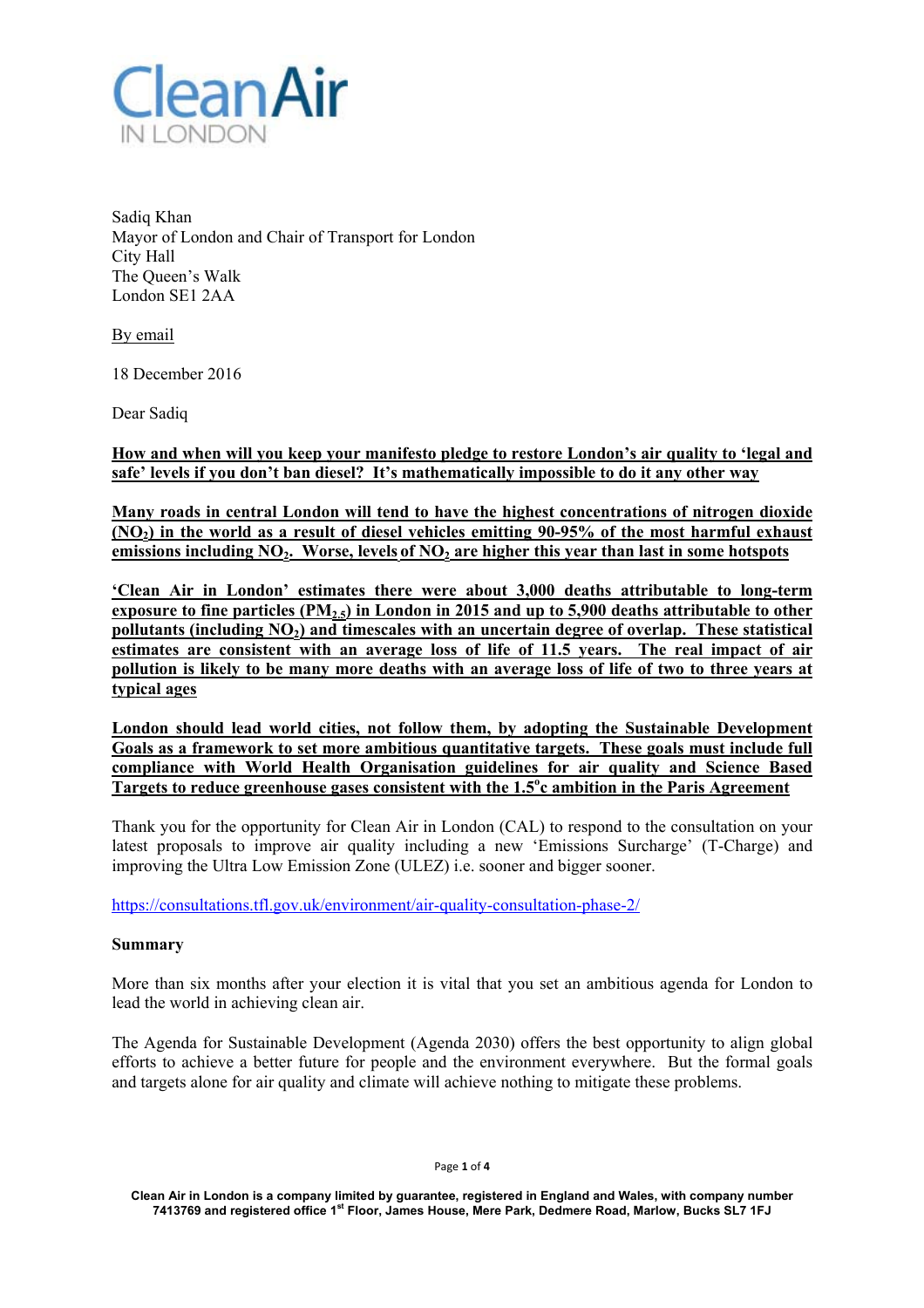

Instead, the Sustainable Development Goals (SDGs) should be seen as providing a strategic opportunity for environmental policy to contribute to transformative processes as well as a support mechanism for strengthening adaptive capacities and resilience within societies on all levels. Operationalising the SDGs will require ambitious quantitative targets and indicators so that progress towards sustainability can be tracked properly to ensure convergence on a shared global vision and ambition within planetary boundaries.

Please therefore put London on a path to eliminate all fossil fuel burning by 2030 and rely only on truly renewable energy. Your first step must involve banning diesel from the most polluted places in London by January 2020 (with an intermediate step by January 2018) and throughout London by January 2024, which would be towards the end of your second Mayoral term if you are re-elected. These outcomes should be achieved by making the ULEZ bigger, stronger and smarter sooner through 'Emissions Based Road Charging' (EBRC) and phased bans:

http://cleanair.london/sources/emissions-based-road-charging-by-2018-and-paid-to-walk-or-cycle-by-2020/

Private hire vehicles should pay all emission and congestion charges if they don't comply and there should be no discounts for residents or others. Petrol also needs to be phased out.

## **Sustainable Development Goals**

Agenda 2030 offers the best opportunity to align global efforts to achieve a better future for people and the environment everywhere. Please see our submission to the Environmental Audit Committee's inquiry into the Sustainable Development Goals in the UK dated 16 September 2016:

http://cleanair.london/cal/world-cities-must-lead-on-sustainable-development-goals-and-agenda-2030/

There are warning signs that this opportunity will be missed because many Member States, including the UK, are reluctant to implement, monitor and report on the 17 SDGs. But even if the SDGs are implemented successfully, the three targets mentioning air quality will do nothing to improve air quality in cities (or combat climate change and its impacts). These are:

## **Goal 3: Target 3.9**

By 2030, substantially reduce the number of deaths and illnesses from hazardous chemicals and air, water and soil pollution and contamination.

# **Goal 11: Target 11.6**

By 2030, reduce the adverse per capita environmental impact of cities, including by paying special attention to air quality and municipal and other waste management.

### **Goal 12: Target 12.4**

By 2020, achieve the environmentally sound management of chemicals and all wastes throughout their life cycle, in accordance with agreed international frameworks, and

**Clean Air in London is a company limited by guarantee, registered in England and Wales, with company number 7413769 and registered office 1st Floor, James House, Mere Park, Dedmere Road, Marlow, Bucks SL7 1FJ**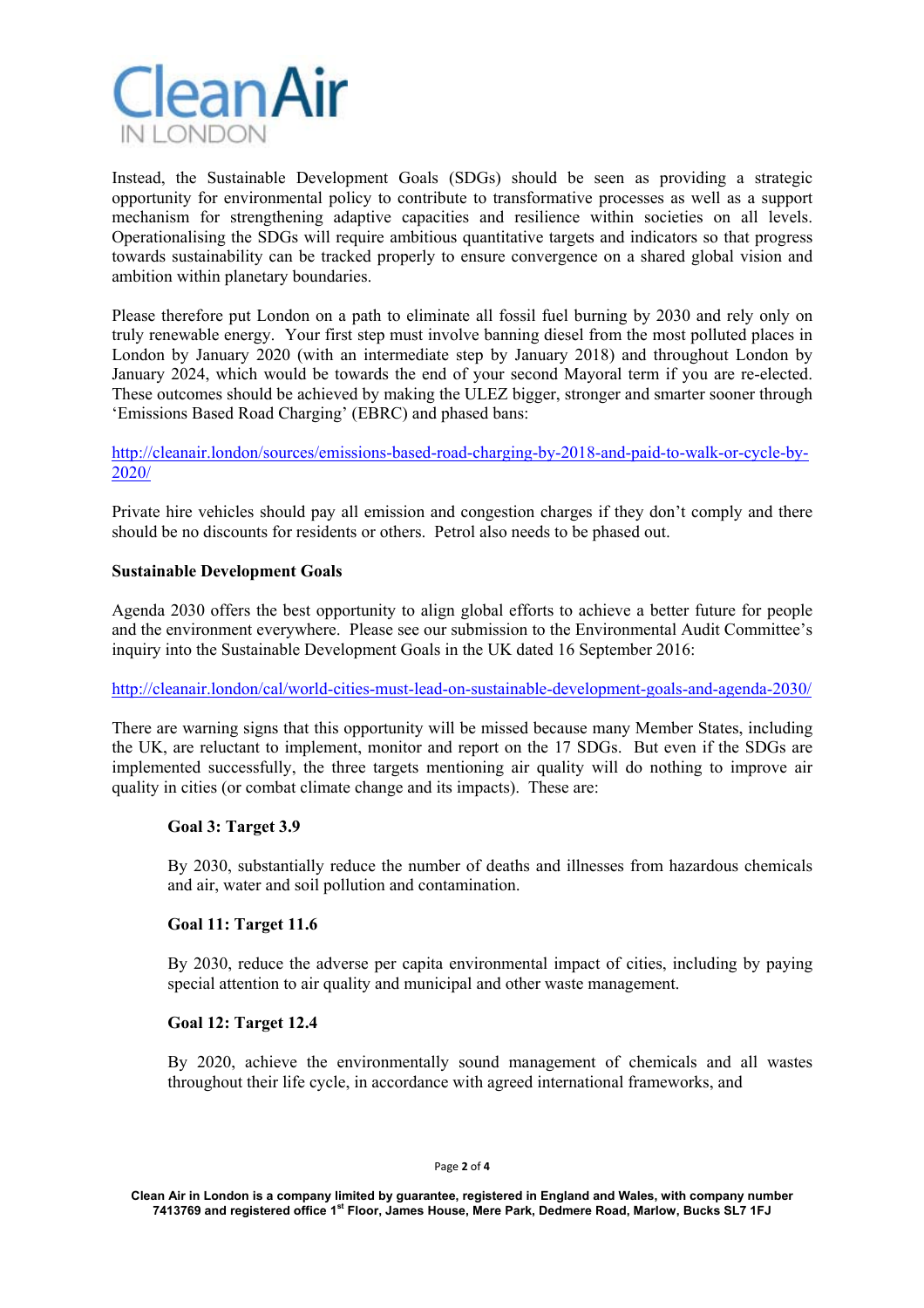

significantly reduce their release to air, water and soil in order to minimize their adverse impacts on human health and the environment.

**Goal 13** on climate change is similarly vague and lacks any objective emissions target:

## **Take urgent action to combat climate change and its impacts.**

The air quality and climate change targets are in stark contrast to **Goal 3, Target 3.6** which is:

By 2020, halve the number of global deaths and injuries from road traffic accidents.

Regrettably, the targets for cleaner air are vague, lumped with other themes and/or unspecific. This may have been deliberate given that the SDGs were 'agreed' shortly before the vital negotiations leading up to the Paris Agreement. It is also an opportunity to improve them.

In this context, London should pledge to comply fully with World Health Organisation (WHO) guidelines for air quality and Science Based Targets (SBT) to achieve the most ambitious goals for greenhouse gas reductions set by the Paris Agreement. We must think 'One atmosphere' rather than repeat past failures, such as the myopic focus on carbon dioxide  $(CO<sub>2</sub>)$  reductions, that have given us diesel, wood burning and decentralised power generation in cities.

CAL urges you to lead the global agenda by implementing, monitoring and reporting meaningful indicators which will deliver on the spirit and letter of Agenda 2030. This must include the achievement of all current WHO guidelines for air quality throughout London by January 2020 and all new WHO guidelines, currently being updated by 2018, by January 2024 (with all other world cities to follow by 2030).

Mega cities like London and organisations such as C40 Cities must fill the void currently created by reluctant Members States and take a lead in implementing and achieving ambitious and meaningful targets within the SDG framework. Annual reporting of progress at a city or local level is essential.

# **Banning diesel**

You pledged in your Mayoral manifesto in May 2016 to:

*"Restore London's air quality to legal and safe levels, with action to make travel greener and pedestrianise Oxford Street, while protecting the green belt."* 

http://cleanair.london/wp-content/uploads/CAL-332\_Sadiq\_Khan\_Manifesto-0316.pdf

King's College London said:

http://www.londonair.org.uk/london/asp/news.asp?NewsId=OxfordStHighNO2&StartIndex=31

*"…there are reasons to believe many roads in central London will tend to have the highest NO2 concentrations [in the world]."* 

#### Page **3** of **4**

**Clean Air in London is a company limited by guarantee, registered in England and Wales, with company number 7413769 and registered office 1st Floor, James House, Mere Park, Dedmere Road, Marlow, Bucks SL7 1FJ**